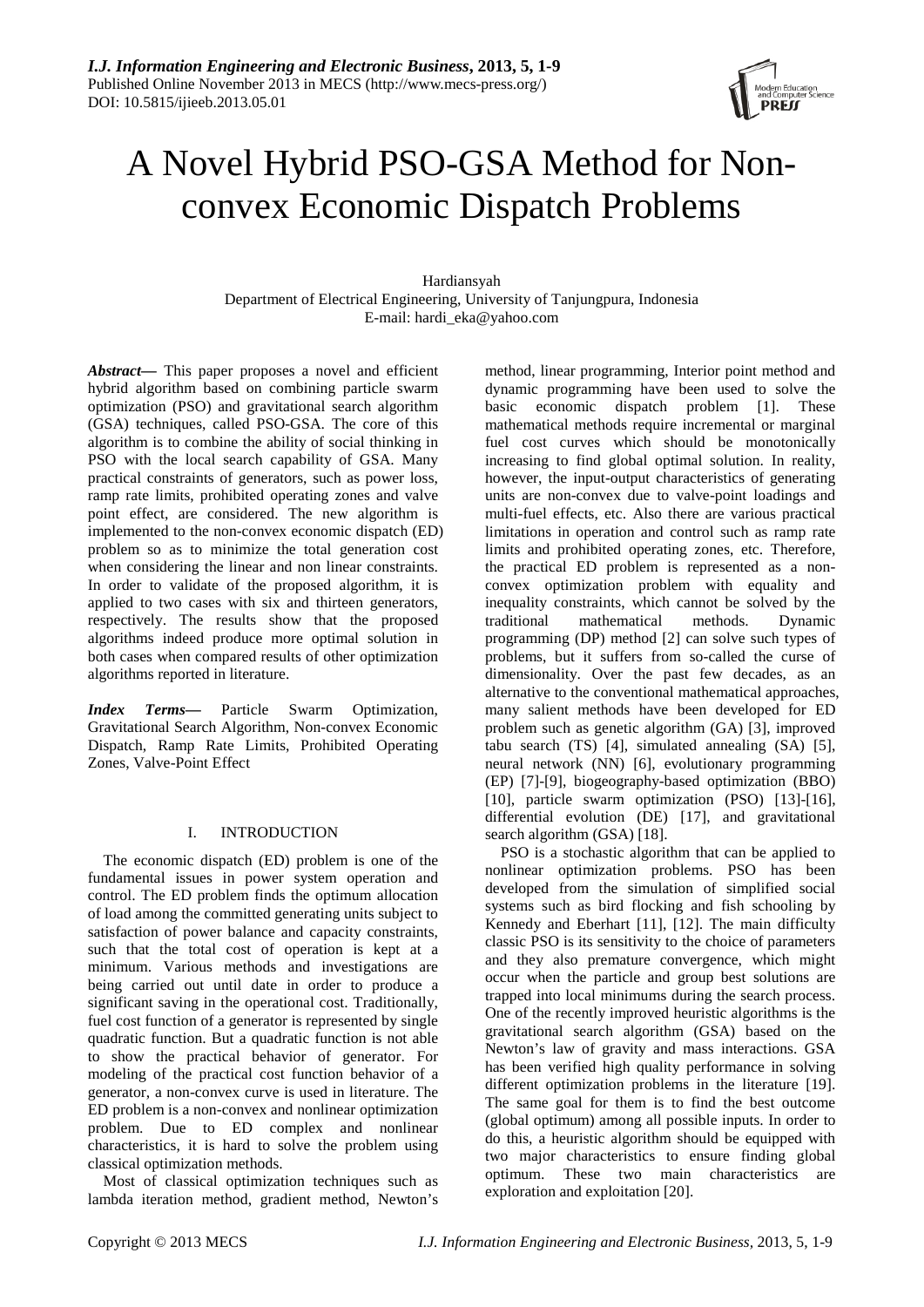In this paper, a novel and efficient approach is proposed to solve the non-convex ED problems using a new hybrid PSO-GSA technique. The performance of the proposed approach has been demonstrated on two different test systems, i.e. 6-unit and 13-unit systems. Obtained simulation results demonstrate that the proposed method provides very remarkable results for solving the ED problem. The results have been compared to those reported in the literature.

# II. PROBLEM FORMULATION

#### *2.1 ED Problem*

The objective of an ED problem is to find the optimal combination of power generations that minimizes the total generation cost while satisfying equality and inequality constraints. The fuel cost curve for any unit is assumed to be approximated by segments of quadratic functions of the active power output of the generator. For a given power system network, the problem may be described as optimization (minimization) of total fuel cost as defined by (1) under a set of operating constraints.

$$
F_T = \sum_{i=1}^n F_i(P_i) = \sum_{i=1}^n \left( a_i P_i^2 + b_i P_i + c_i \right)
$$
 (1)

where  $F_T$  is total fuel cost of generation in the system ( $\frac{\delta}{\ln n}$ ,  $a_i$ ,  $b_i$ , and  $c_i$  are the cost coefficient of the *i*-th generator,  $P_i$  is the power generated by the  $i$ -th unit and *n* is the number of generators.

# *(i) Active Power Balance Equation*

For power balance, an equality constraint should be satisfied. The total generated power should be the same as total load demand plus the total line loss.

$$
\sum_{i=1}^{n} P_i = P_D + P_{Loss}
$$
 (2)

where  $P_D$  is the total load demand and  $P_{Loss}$  is total transmission losses. The transmission losses *PLoss* can be calculated by using *B* matrix technique and is defined by  $(3)$  as,

$$
P_{Loss} = \sum_{i=1}^{n} \sum_{j=1}^{n} P_i B_{ij} P_j + \sum_{i=1}^{n} B_{0i} P_i + B_{00}
$$
 (3)

where  $B_{ij}$  is coefficient of transmission losses and the  $B_{0i}$  and  $B_{00}$  is matrix for loss in transmission which are constant under certain assumed conditions.

#### *(ii) Minimum and Maximum Power Limits*

Generation output of each generator should lie between minimum and maximum limits. The

corresponding inequality constraint for each generator is

$$
P_i^{\min} \le P_i \le P_i^{\max} \quad \text{for} \quad i = 1, 2, \cdots, n \tag{4}
$$

where  $P_i^{\min}$  and  $P_i^{\max}$  are the minimum and maximum outputs of the *i-*th generator, respectively.

#### *(iii) Ramp Rate Limits*

The actual operating ranges of all on-line units are restricted by their corresponding ramp rate limits. The ramp-up and ramp-down constraints can be written as (5) and (6), respectively.

$$
P_i(t) - P_i(t-1) \leq UR_i \tag{5}
$$

$$
P_i(t-1) - P_i(t) \leq DR_i \tag{6}
$$

where  $P_i(t)$  and  $P_i(t-1)$  are the present and previous power outputs, respectively. *URi* and *DRi* are the rampup and ramp-down limits of the *i-*th generator.

To consider the ramp rate limits and power output limits constraints at the same time, therefore, eqs. (4), (5) and (6) can be rewritten as follows:

$$
\max\{P_i^{\min}, P_i(t-1) - DR_i\} \le P_i(t)
$$
  
\n
$$
\le \min\{P_i^{\max}, P_i(t-1) + UR_i\}
$$
\n(7)

## *(iv) Prohibited Operating Zones*

The generating units with prohibited operating zones have discontinuous and nonlinear cost characteristics. This characteristic can be formulated in ED problems as follows:

$$
P_i \in \begin{cases} P_i^{\min} \le P_i \le P_{i,1}^l \\ P_{i,k-1}^u \le P_i \le P_{i,k}^l, & k = 2,3,\dots, pz_i \\ P_{i,pz_i}^u \le P_i \le P_i^{\max}, & i = 1,2,\dots, n_{pz} \end{cases} \tag{8}
$$

where  $P_{i,k}^l$  and  $P_{i,k}^u$  are the lower and upper boundary of prohibited operating zone of unit *i*, respectively. Here,  $p_{\zeta_i}$  is the number of prohibited zones of unit *i* and  $n_{pz}$  is the number of units which have prohibited operating zones.

## *2.2 ED Problem with Valve Point Effect*

For more rational and precise modeling of fuel cost function, the above expression of cost function is to be modified suitably. The generating units with multivalve steam turbines exhibit a greater variation in the fuel-cost functions [14]. The valve opening process of multi-valve steam turbines produces a ripple-like effect in the heat rate curve of the generators*.* These "valvepoint effects" are illustrated in Fig. 1.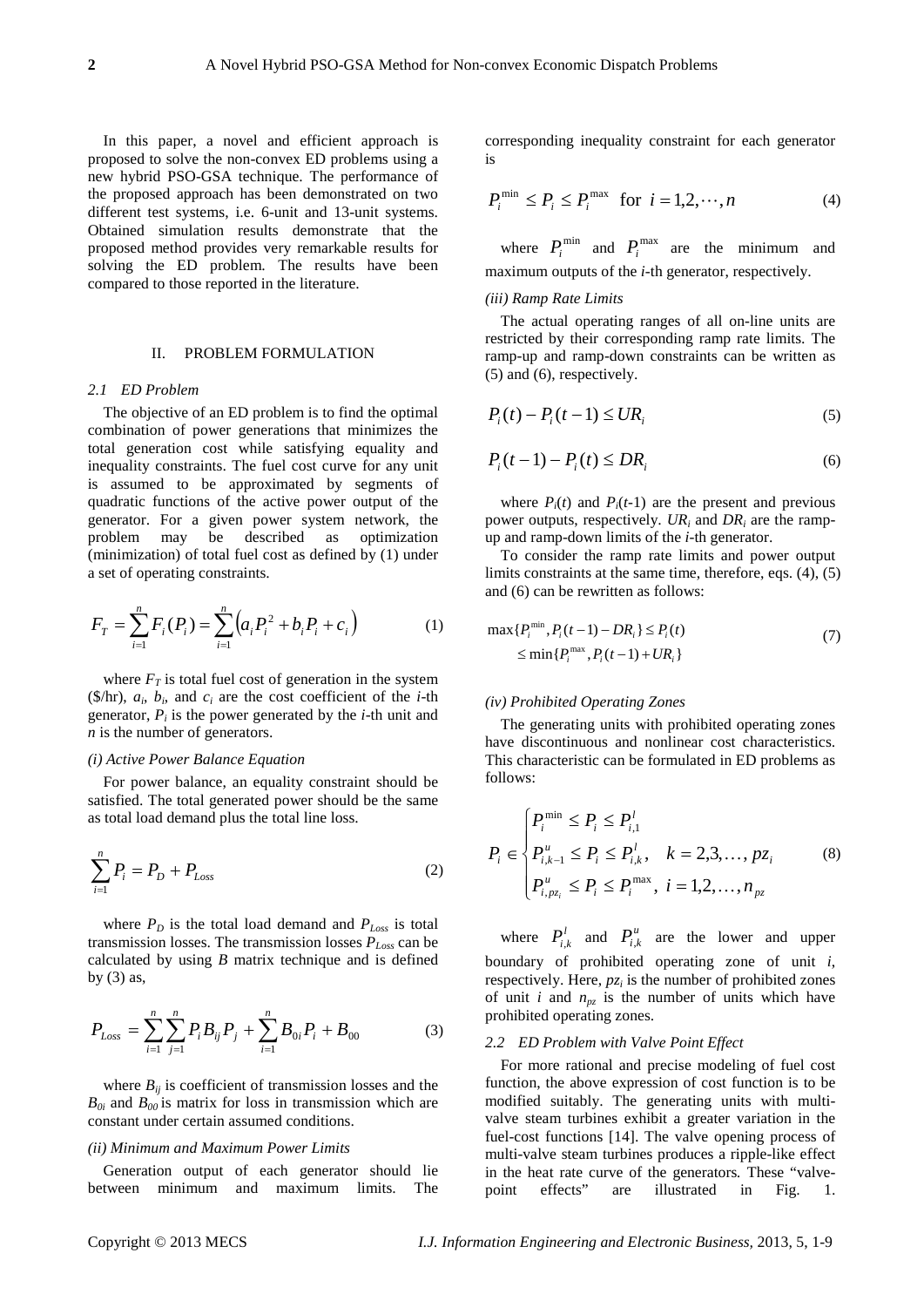

Figure. 1: Valve-point effect

The significance of this effect is that the actual cost curve function of a large steam plant is not continuous but more important it is non-linear. The valve-point effects are taken into consideration in the ED problem by superimposing the basic quadratic fuel-cost characteristics with the rectified sinusoid component as follows:

$$
F_{T} = \sum_{i=1}^{n} F_{i}(P_{i})
$$
  
= 
$$
\sum_{i=1}^{n} \left( a_{i} P_{i}^{2} + b_{i} P_{i} + c_{i} + \left| e_{i} \times \sin \left( f_{i} \times \left( P_{i}^{\min} - P_{i} \right) \right) \right| \right)
$$
 (9)

where  $F_T$  is total fuel cost of generation in  $(\frac{1}{2}$ hr) including valve point loading,  $e_i$ ,  $f_i$  are fuel cost coefficients of the *i-*th generating unit reflecting valvepoint effects.

#### III. META-HEURISTIC OPTIMIZATION

## *3.1 Overview of Particle Swarm Optimization*

The particle swarm optimization (PSO) algorithm is introduced by Kennedy and Eberhart based on the social behavior metaphor. In PSO a potential solution for a problem is considered as a bird without quality and volume, which is called a particle, flying through a D-dimensional space, adjusting its position in search space according to its own experience and its neighbors. In PSO, the *i-*th particle is represented by its position vector  $x_i$  in the D-dimensional space and its velocity vector  $v_i$ . In each time step  $t$ , the particles calculate their new velocity then update their position according to equations (10) and (11) respectively.

$$
v_i^{t+1} = w \times v_i^t + c_1 \times r_1 \times (pbest_i - x_i^t) + c_2 \times r_2 \times (gbest - x_i^t)
$$
\n
$$
(10)
$$

$$
x_i^{k+1} = x_i^k + v_i^{k+1}
$$
 (11)

$$
w = w_{\text{max}} - \left(\frac{(w_{\text{max}} - w_{\text{min}})}{Iter}\right) \times Iter \tag{12}
$$

where  $v_i^t$  is velocity of particle *i* at iteration t, *w* is inertia factor,  $c_1$  and  $c_2$  are accelerating factor,  $r_1$  and  $r_2$ are positive random number between  $0$  and  $1$ , *pbest<sub>i</sub>* is the best position of particle *i*, *gbest* is the best position of the group, *wmax* and *wmin* are maximum and minimum of inertia factor, *Itermax* is maximum iteration, *n* is number of particles.

Fig. 2 shows the concept of the searching mechanism of PSO using the modified velocity and position of individual  $i$  based on  $(10)$ ,  $(11)$  and  $(12)$  if the value of *w*, *c*<sub>1</sub>, *c*<sub>2</sub>, *r*<sub>1</sub>, and *r*<sub>2</sub> are 1.



Figure. 2: Concept of modification of searching point by PSO

The process of implementing the PSO is as follows:

- **Step 1:** Create an initial population of individual with random positions and velocity within the solution space.
- **Step 2:** For each individual, calculate the value of the fitness function.
- **Step 3:** Compare the fitness of each individual with each *Pbest*. If the current solution is better than its *Pbest*, then replace its *Pbest* by the current solution.
- **Step 4:** Compare the fitness of all individual with *Gbes*t. If the fitness of any individual is better than *Gbest*, then replace *Gbest*.
- **Step 5:** Update the velocity and position of all individual according to (10) and (11).
- **Step 6:** Repeat steps 2-5 until a criterion is met.
- *3.2 Gravitational Search Algorithm (GSA)*

Rashedi et al. proposed one of the newest heuristic algorithms, namely Gravitational Search Algorithm (GSA) in 2009. GSA is based on the physical law of gravity and the law of motion. The gravitational force between two particles is directly proportional to the product of their masses and inversely proportional to the square of the distance between them [19]. GSA a set of agents called masses has been proposed to find the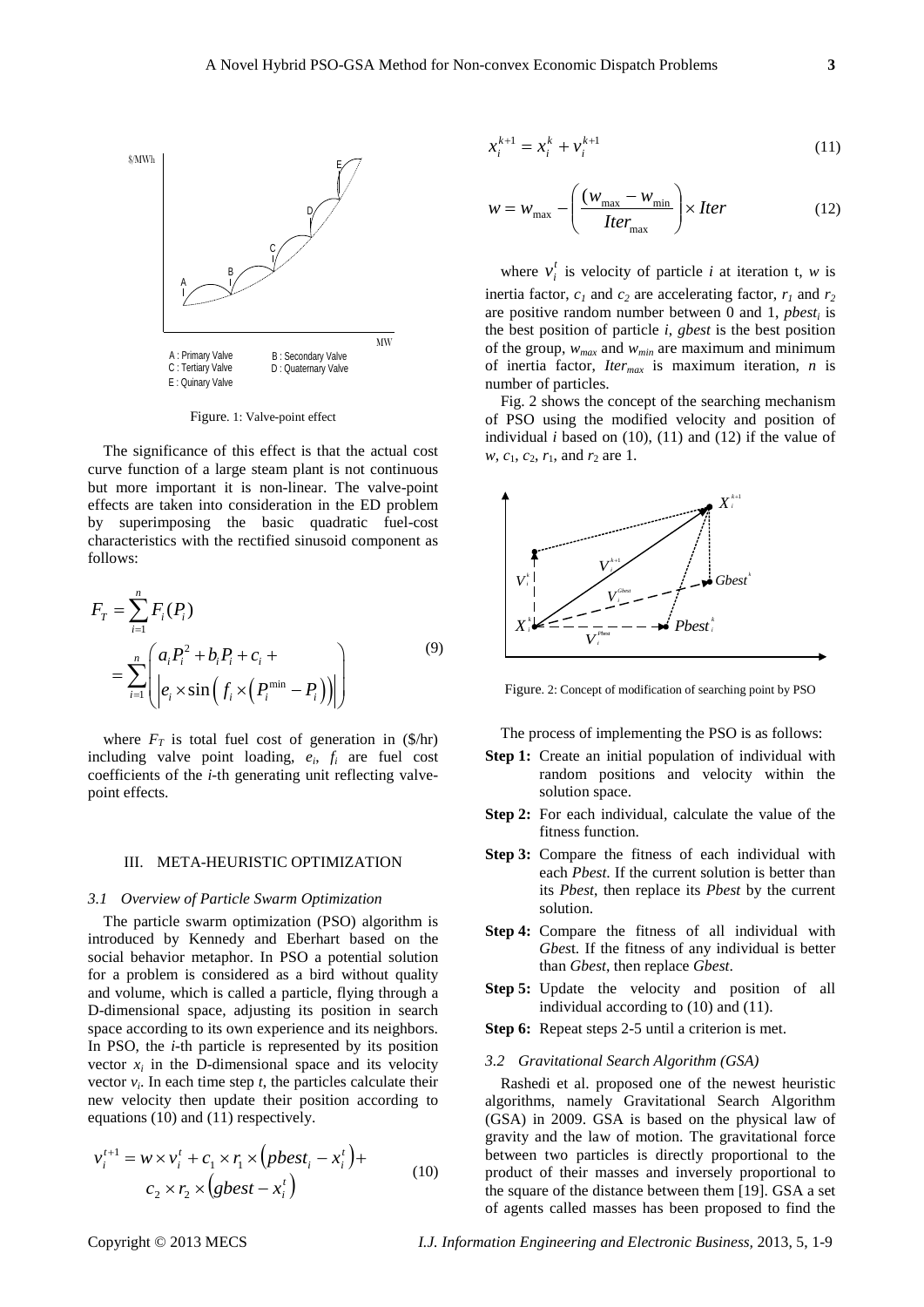optimum solution by simulation of Newtonian laws of gravity and motion. In the GSA, consider a system with *m* masses in which position of the *i-th* mass is defined as follows:

$$
X_{i} = (x_{i}^{1}, \dots, x_{i}^{d}, \dots, x_{i}^{n}),
$$
  
\n
$$
i = 1, 2, \dots, m
$$
 (13)

where  $x_i^d$  is position of the *i-th* mass in the *d-th* dimension and *n* is dimension of the search space. At the specific time *t* a gravitational force from mass *j* acts on mass *i*, and is defined as follows:

$$
F_{ij}^{d}(t) = G(t) \frac{M_{pi}(t) \times M_{aj}(t)}{R_{ij}(t) + \varepsilon}
$$

$$
\mathbb{E}\left(x_j^{d}(t) - x_i^{d}(t)\right) \tag{14}
$$

where  $M_i$  is the mass of the object *i*,  $M_i$  is the mass of the object  $j$ ,  $G(t)$  is the gravitational constant at time  $t$ ,  $R_{ij}(t)$  is the Euclidian distance between the two objects *i* and *j*, and  $\varepsilon$  is a small constant.

The total force acting on agent *i* in the dimension *d* is calculated as follows:

$$
F_i^d(t) = \sum_{\substack{j=1 \ j \neq i}}^m \text{rand}_j F_{ij}^d(t)
$$
\n(15)

where  $rand_i$  is a random number in the interval [0, 1].

According to the law of motion, the acceleration of the agent *i*, at time *t*, in the *d-th* dimension,  $a_i^d(t)$  is given as follows:

$$
a_i^d(t) = \frac{F_i^d(t)}{M_{ii}(t)}
$$
\n(16)

Furthermore, the next velocity of an agent is a function of its current velocity added to its current acceleration. Therefore, the next position and the next velocity of an agent can be calculated as follows:

$$
v_i^d(t+1) = rand_i \times v_i^d(t) + a_i^d(t)
$$
\n(17)

$$
x_i^d(t+1) = x_i^d(t) + v_i^d(t+1)
$$
\n(18)

where *rand<sub>i</sub>* is a uniform random variable in the interval [0, 1].

The gravitational constant, *G*, is initialized at the beginning and will be decreased with time to control the search accuracy. In other words, *G* is a function of the initial value  $(G_0)$  and time *t*:

$$
G(t) = G(G_0, t) \tag{19}
$$

$$
G(t) = G_0 e^{-\frac{t}{T}}
$$
\n
$$
(20)
$$

The masses of the agents are calculated using fitness evaluation. A heavier mass means a more efficient agent. This means that better agents have higher attractions and moves more slowly. Supposing the equality of the gravitational and inertia mass, the values of masses is calculated using the map of fitness. The gravitational and inertial masses are updating by the following equations:

$$
m_i(t) = \frac{fit_i(t) - worst(t)}{best(t) - worst(t)}
$$
\n(21)

$$
M_{i}(t) = \frac{m_{i}(t)}{\sum_{j=1}^{m} m_{j}(t)}
$$
\n(22)

where  $fit<sub>i</sub>(t)$  represents the fitness value of the agent *i* at time *t*, and the *best(t)* and *worst(t)* in the population respectively indicate the strongest and the weakest agent according to their fitness route. For a minimization problem:

$$
best(t) = \min_{j \in [1,...,m]} fit_j(t)
$$
\n(23)

$$
worst(t) = \max_{j \in [1,...,m]} fit_j(t)
$$
\n(24)

The GSA approach for optimization problem can be summarized as follows [19]:

- **Step 1:** Search space identification,
- **Step 2:** Generate initial population between minimum and maximum values,
- **Step 3:** Fitness evaluation of agents,
- **Step 4:** Update  $G(t)$ , best(t), worst(t) and  $M_i(t)$  for  $i =$ *1,2,. . .,m*,
- **Step 5:** Calculation of the total force in different directions,
- **Step 6:** Calculation of acceleration and velocity,
- **Step 7:** Updating agents' position,
- **Step 8:** Repeat step 3 to step 7 until the stop criteria is reached,

**Step 9:** Stop.

## *3.3 The Hybrid PSO-GSA*

A hybrid PSO-GSA approach is an integrated approach between PSO and GSA which combines the ability of social thinking (*gbest*) in PSO with the local search capability of GSA. In order to combine these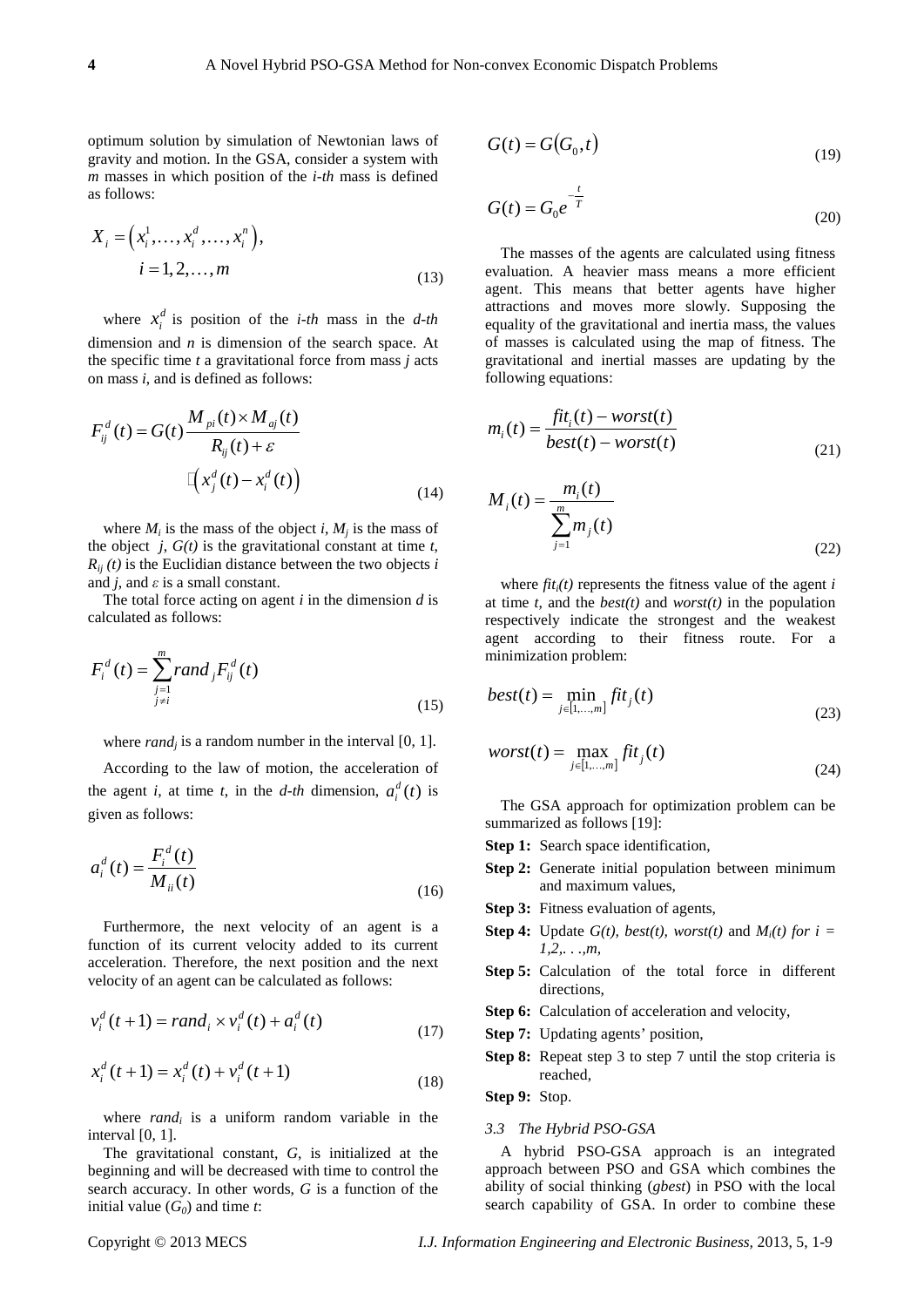algorithms, the updated velocity of agent *i* can be calculated as follows:

$$
V_i(t+1) = w \times V_i(t) + c_1 \times rand_i \times a_i(t) + c_2 \times rand_i \times (gbest - X_i(t))
$$
\n
$$
(25)
$$

where  $V_i(t)$  is the velocity of agent *i* at iteration *t*,  $c_i$ is a weighting factor, *w* is a weighting function, *rand* is a random number between 0 and 1,  $a_i(t)$  is the acceleration of agent *i* at iteration *t*, and *gbest* is the best solution so far.

The position of the particles at each iteration updated as follow:

$$
X_i(t+1) = X_i(t) + V_i(t)
$$
\n(26)

The process of the proposed PSO-GSA algorithm can be summarized as the following steps:

**Step 1:** Get the data for the system,

**Step 2:** Generate initial population,

**Step 3:** Fitness evaluation of agents,

**Step 4:** Update *G(t)* and *gbest(t)*,

- **Step 5:** Calculation of the mass of the object, gravitational constant, the total force, and acceleration,
- **Step 6:** Updating agents' velocity and position,
- **Step 7:** Repeat step 3 to step 6 until the stop criteria is reached,

**Step 8:** Stop.

## IV. SIMULATION RESULTS

To verify the feasibility of the proposed technique, two different power systems were tested: (1) 6-unit system considering power loss, ramp rate limits and prohibited operating zones; and (2) 13-unit system with valve-point effects and transmission losses are neglected.

## **Test Case 1:** 6-unit system

The system consists of six thermal generating units. The total load demand on the system is 1263 MW. The parameters of all thermal units are presented in Table 1 and Table 2 [13], followed by the transmission loss *B*  matrices.

The obtained results for the 6-unit system using the hybrid PSO-GSA method are given in Table 3 and the results are compared with other methods reported in literature, including GA, PSO and IDP [21], RGA and GA-PSO [22]. It can be observed that PSO-GSA can get total generation cost of 15,441 (\$/hr) and power losses of 12.2417 (MW), which is the best solution among all the methods. Note that the outputs of the generators are all within the generator's permissible output limit.

TABLE 1: Cost coefficients and unit operating limits

| Unit           | $P_i^{\min}$ (MW) | $P_i^{\max}$ (MW) | a      | $\mathbf b$ | $\mathbf c$ |
|----------------|-------------------|-------------------|--------|-------------|-------------|
| $\mathbf{1}$   | 100               | 500               | 0.0070 | 7.0         | 240         |
| $\overline{2}$ | 50                | 200               | 0.0095 | 10.0        | 200         |
| 3              | 80                | 300               | 0.0090 | 8.5         | 220         |
| $\overline{4}$ | 50                | 150               | 0.0090 | 11.0        | 200         |
| 5              | 50                | 200               | 0.0080 | 10.5        | 220         |
| 6              | 50                | 120               | 0.0075 | 12.0        | 190         |

| TABLE 2: Ramp rate limits and prohibited operating zones |  |
|----------------------------------------------------------|--|
|----------------------------------------------------------|--|

| Unit           | $P_i^0$ (MW) | $UR_i$ (MW/h) | $DR_i$ (MW/h) | <b>Prohibited zones (MW)</b> |
|----------------|--------------|---------------|---------------|------------------------------|
|                | 440          | 80            | 120           | $[210, 240]$ [350, 380]      |
| $\mathfrak{D}$ | 170          | 50            | 90            | $[90, 110]$ [140, 160]       |
| 3              | 200          | 65            | 100           | $[150, 170]$ $[210, 240]$    |
| $\overline{4}$ | 150          | 50            | 90            | $[80, 90]$ $[110, 120]$      |
| 5              | 190          | 50            | 90            | $[90, 110]$ $[140, 150]$     |
| 6              | 110          | 50            | 90            | $[75, 85]$ [100, 105]        |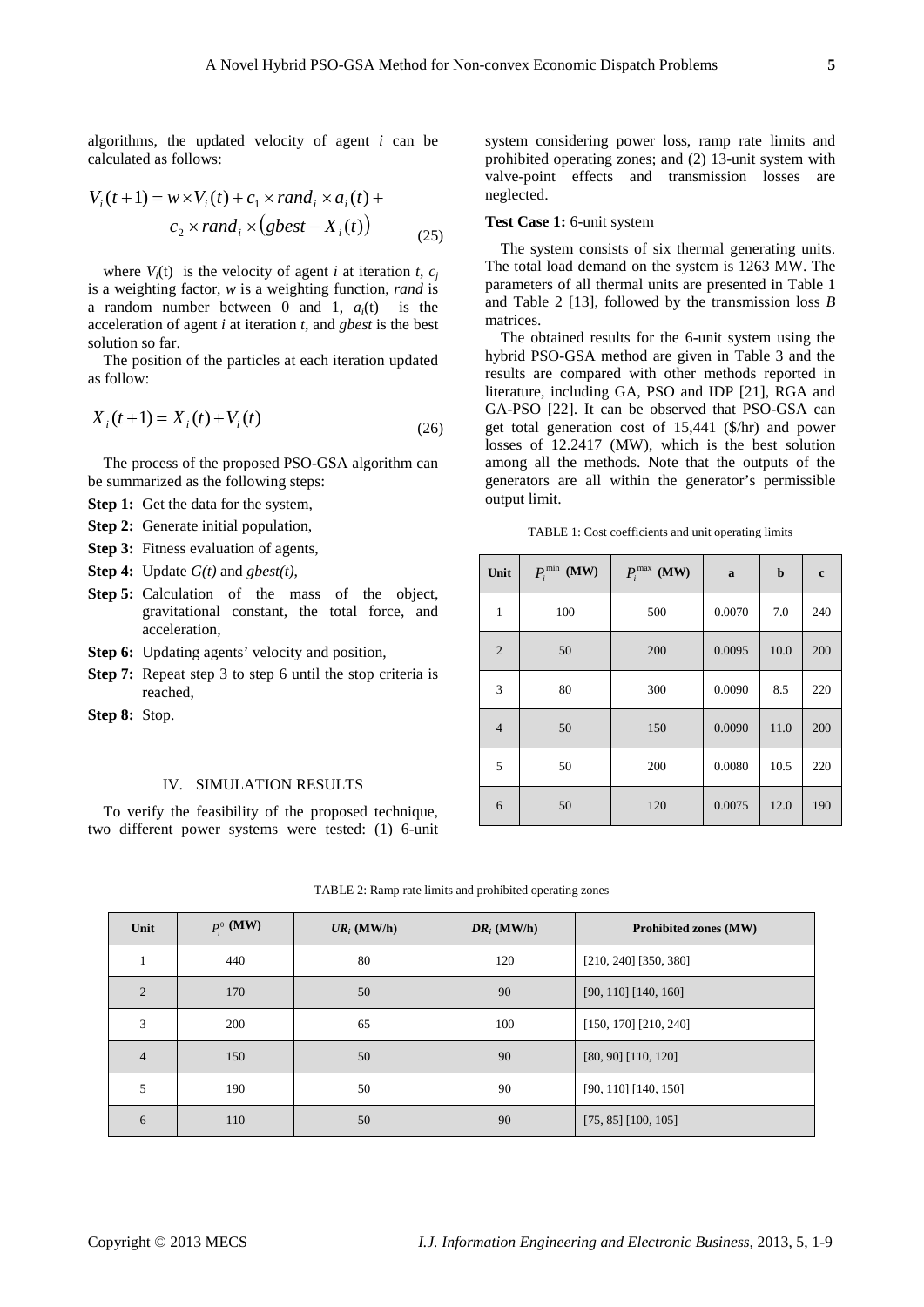$$
B_{ij} = \begin{bmatrix} 0.0017 & 0.0012 & 0.0007 - 0.0001 - 0.0005 & -0.0002 \\ 0.0012 & 0.0014 & 0.0009 & 0.0001 - 0.0006 & -0.0001 \\ 0.0007 & 0.0009 & 0.0031 & 0.0000 - 0.0010 & -0.0006 \\ -0.0001 & 0.0001 & 0.0000 & 0.0024 - 0.0006 & -0.0008 \\ -0.0005 - 0.0006 & -0.0010 - 0.0006 & 0.0129 - 0.0002 \\ -0.0002 - 0.0001 - 0.0006 - 0.0008 - 0.0002 & 0.0150 \\ B_{0i} = 1.0e^{-3} *[-0.3908 - 0.1297 \ 0.7047 \ 0.0591 \ 0.2161 - 0.6635] \\ B_{00} = 0.0056 \end{bmatrix}
$$

### **Test Case 2: 13-unit system**

The second system consists of 13 generating units and the input data of 13-generator system are given in Table 4 [8]. In this sample system consisting of thirteen generators with valve-point loading effects and have a total load demands of 1800 MW and 2520 MW, respectively.

The best fuel cost result obtained from proposed method and other optimization algorithms are compared in Table 5 and Table 6 for load demands of 1800 MW and 2520 MW, respectively. In Table 5, generation outputs and corresponding cost obtained by the proposed method are compared with those of NN-EPSO, EP-EPSO, and GSA [18, 23]. The proposed algorithm provides a better solution (total generation cost of 17909.2396 \$/hr) than other methods while satisfying the system constraints.

| TABLE 3: Comparison of the best results of each methods ( $P_D = 1263$ MW) |  |  |  |
|----------------------------------------------------------------------------|--|--|--|
|----------------------------------------------------------------------------|--|--|--|

| <b>Unit Output</b>            | GA        | <b>PSO</b> | <b>IDP</b> | <b>RGA</b> | <b>GA-PSO</b> | <b>PSO-GSA</b> |
|-------------------------------|-----------|------------|------------|------------|---------------|----------------|
| $P1$ (MW)                     | 474.8066  | 447.4970   | 450.9555   | 420.2342   | 431.5408      | 446.6525       |
| $P2$ (MW)                     | 178.6363  | 173.3221   | 173.0184   | 199.4412   | 184.272       | 172.8814       |
| $P3$ (MW)                     | 262.2089  | 263.0594   | 263.6370   | 263.7234   | 259.7322      | 262.5411       |
| <b>P4 (MW)</b>                | 134.2826  | 139.0594   | 138,0655   | 120,0030   | 138,8306      | 143.1982       |
| <b>P5 (MW)</b>                | 151.9039  | 165.4761   | 164.9937   | 167.2319   | 168.6130      | 163.6354       |
| <b>P6 (MW)</b>                | 74.1812   | 87.1280    | 85.3094    | 105.1250   | 92.4211       | 86.3387        |
| Total power output (MW)       | 1276.0217 | 1275.9584  | 1275.9794  | 1275.7588  | 1275.4093     | 1275.2417      |
| Total generation cost (\$/hr) | 15.459    | 15.450     | 15.450     | 15.461.3   | 15,446.1      | 15,441         |
| Power losses (MW)             | 13.0217   | 12.9584    | 12.9794    | 12.7588    | 12.4093       | 12.2417        |

TABLE 4: Generating units capacity and coefficients (13-units)

| Unit            | $P_{\min}$ (MW)  | $P_{\text{max}}$ (MW) | $\mathbf a$ | $\mathbf b$ | $\mathbf c$ | e   | f     |
|-----------------|------------------|-----------------------|-------------|-------------|-------------|-----|-------|
| 1               | $\mathbf{0}$     | 680                   | 0.00028     | 8.10        | 550         | 300 | 0.035 |
| 2               | $\boldsymbol{0}$ | 360                   | 0.00056     | 8.10        | 309         | 200 | 0.042 |
| 3               | $\boldsymbol{0}$ | 360                   | 0.00056     | 8.10        | 307         | 200 | 0.042 |
| $\overline{4}$  | 60               | 180                   | 0.00324     | 7.74        | 240         | 150 | 0.063 |
| 5               | 60               | 180                   | 0.00324     | 7.74        | 240         | 150 | 0.063 |
| 6               | 60               | 180                   | 0.00324     | 7.74        | 240         | 150 | 0.063 |
| $7\phantom{.0}$ | 60               | 180                   | 0.00324     | 7.74        | 240         | 150 | 0.063 |
| 8               | 60               | 180                   | 0.00324     | 7.74        | 240         | 150 | 0.063 |
| 9               | 60               | 180                   | 0.00324     | 7.74        | 240         | 150 | 0.063 |
| 10              | 40               | 120                   | 0.00284     | 8.60        | 126         | 100 | 0.084 |
| 11              | 40               | 120                   | 0.00284     | 8.60        | 126         | 100 | 0.084 |
| 12              | 55               | 120                   | 0.00284     | 8.60        | 126         | 100 | 0.084 |
| 13              | 55               | 120                   | 0.00284     | 8.60        | 126         | 100 | 0.084 |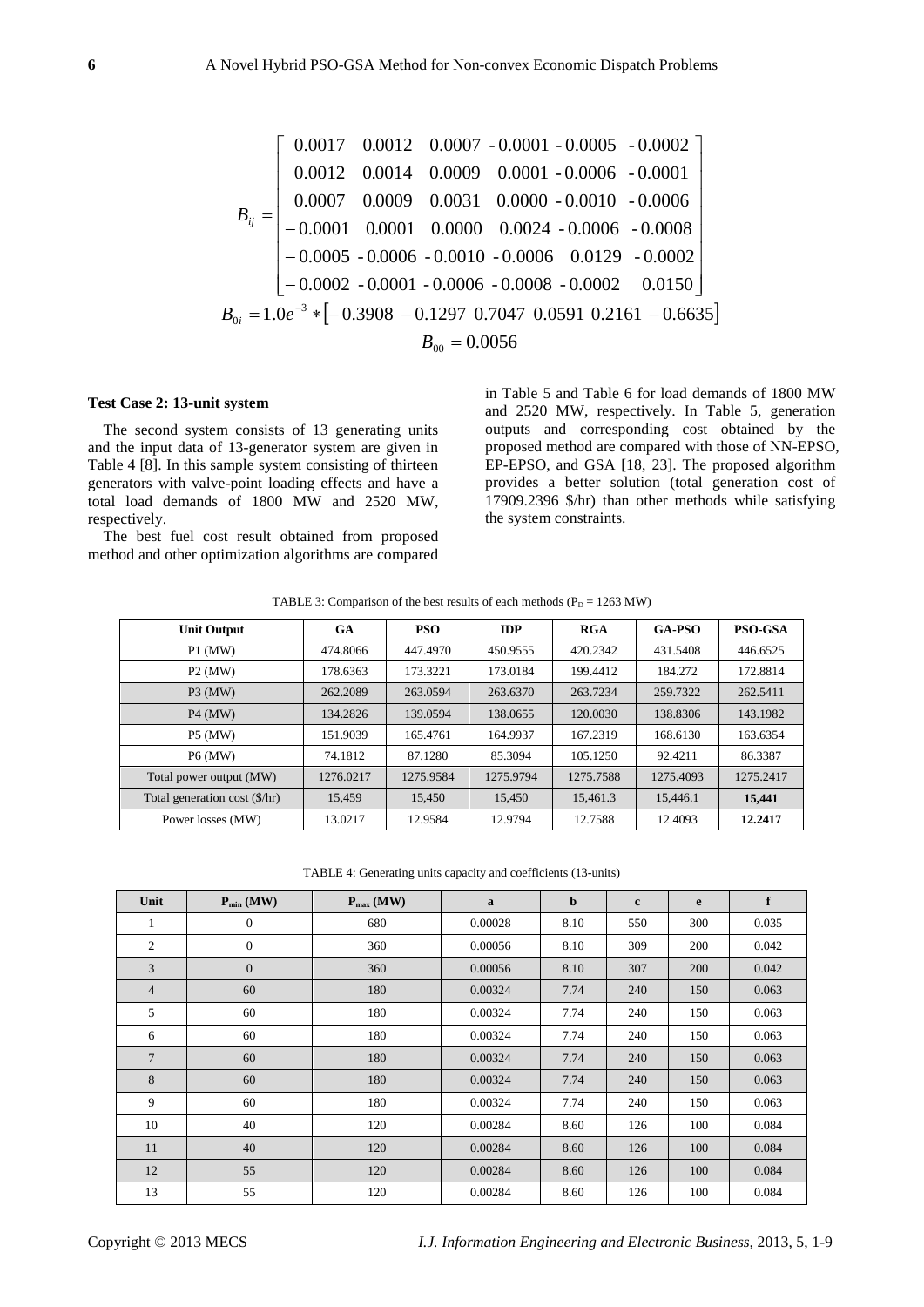| Unit power output                     | <b>NN-EPSO [23]</b> | <b>EP-EPSO</b> [23] | <b>GSA</b> [18] | <b>PSO-GSA</b> |
|---------------------------------------|---------------------|---------------------|-----------------|----------------|
| $P1$ (MW)                             | 490,0000            | 505.4731            | 628.3185        | 552.9874       |
| $P2$ (MW)                             | 189.0000            | 254.1686            | 149.5996        | 261.6571       |
| $P3$ (MW)                             | 214.0000            | 253.8022            | 222.7492        | 261.5613       |
| $P4$ (MW)                             | 160.0000            | 99.8350             | 109.8666        | 100.7864       |
| <b>P5 (MW)</b>                        | 90.0000             | 99.3296             | 109.8665        | 100.7889       |
| P6 (MW)                               | 120,0000            | 99.3035             | 109.8665        | 60.0000        |
| P7 (MW)                               | 103,0000            | 99.7772             | 109.8665        | 100.7048       |
| <b>P8</b> (MW)                        | 88.0000             | 99.0317             | 60.0000         | 100.7799       |
| <b>P9 (MW)</b>                        | 104.0000            | 99.2788             | 109.8666        | 100.7342       |
| P10 (MW)                              | 13.0000             | 40.0000             | 40.0000         | 40.0000        |
| $P11$ (MW)                            | 58.0000             | 40.0000             | 40.0000         | 40.0000        |
| $P12$ (MW)                            | 66.0000             | 55.0000             | 55.0000         | 55.0000        |
| P13 (MW)                              | 55.0000             | 55.0000             | 55.0000         | 55.0000        |
| Total power output (MW)               | 1800                | 1800                | 1800            | 1800           |
| Total generation cost $(\frac{5}{h})$ | 18442.5931          | 17932.4766          | 17960.3684      | 17909.2396     |
|                                       |                     |                     |                 |                |

TABLE 5: Comparison of the best results of each methods ( $P_D = 1800$  MW)

TABLE 6: Comparison of the best results of each methods ( $P_D = 2520$  MW)

| Unit power output                     | GA-SA [23] | <b>PSO-SQP</b> [23] | <b>GSA</b> [18] | PSO-GSA    |
|---------------------------------------|------------|---------------------|-----------------|------------|
| $P1$ (MW)                             | 628.23     | 628.3205            | 628.3185        | 679.8605   |
| $P2$ (MW)                             | 299.22     | 299.0524            | 299.1993        | 359.9998   |
| $P3$ (MW)                             | 299.17     | 298.9681            | 294.5730        | 360.0000   |
| $P4$ (MW)                             | 159.12     | 159.4680            | 159.7331        | 154.3514   |
| P5 (MW)                               | 159.95     | 159.1429            | 159.7331        | 158.1922   |
| P6 (MW)                               | 158.85     | 159.2724            | 159.7331        | 149.0500   |
| P7 (MW)                               | 157.26     | 159.5371            | 159.5371        | 156.2124   |
| <b>P8</b> (MW)                        | 159.93     | 158.8522            | 159.7331        | 151.6807   |
| <b>P9 (MW)</b>                        | 159.86     | 159.7845            | 159.7331        | 159.3809   |
| P <sub>10</sub> (MW)                  | 110.78     | 110.9618            | 77.3999         | 40.0972    |
| $P11$ (MW)                            | 75.00      | 75.0000             | 77.3999         | 41.0277    |
| P <sub>12</sub> (MW)                  | 60.00      | 60.0000             | 92.3999         | 55.1472    |
| P13 (MW)                              | 92.62      | 91.6401             | 92.3999         | 55.0000    |
| Total power output (MW)               | 2520       | 2520                | 2520            | 2520       |
| Total generation cost $(\frac{6}{h})$ | 24275.71   | 24261.05            | 24164.2514      | 24140.8005 |

In Table 6, generation outputs and corresponding cost obtained by the proposed method are compared with those of GA-SA, PSO-SQP, and GSA [18, 23]. The hybrid PSO-GSA provides a better solution (total generation cost of 24140.8005 \$/hr) than other methods while satisfying the system constraints. We have also observed that the solutions using hybrid PSO-GSA algorithm always are satisfied with the equality and inequality constraints.

# V. CONCLUSION

In this paper, a new hybrid PSO-GSA technique has been applied to solve the non-convex ED problem of generating units considering the valve-point effects, prohibited operation zones, ramp rate limits and transmission losses. The proposed technique has provided the global solution in the 6-unit and 13-unit test systems and the better solution than the previous studies reported in literature. Also, the equality and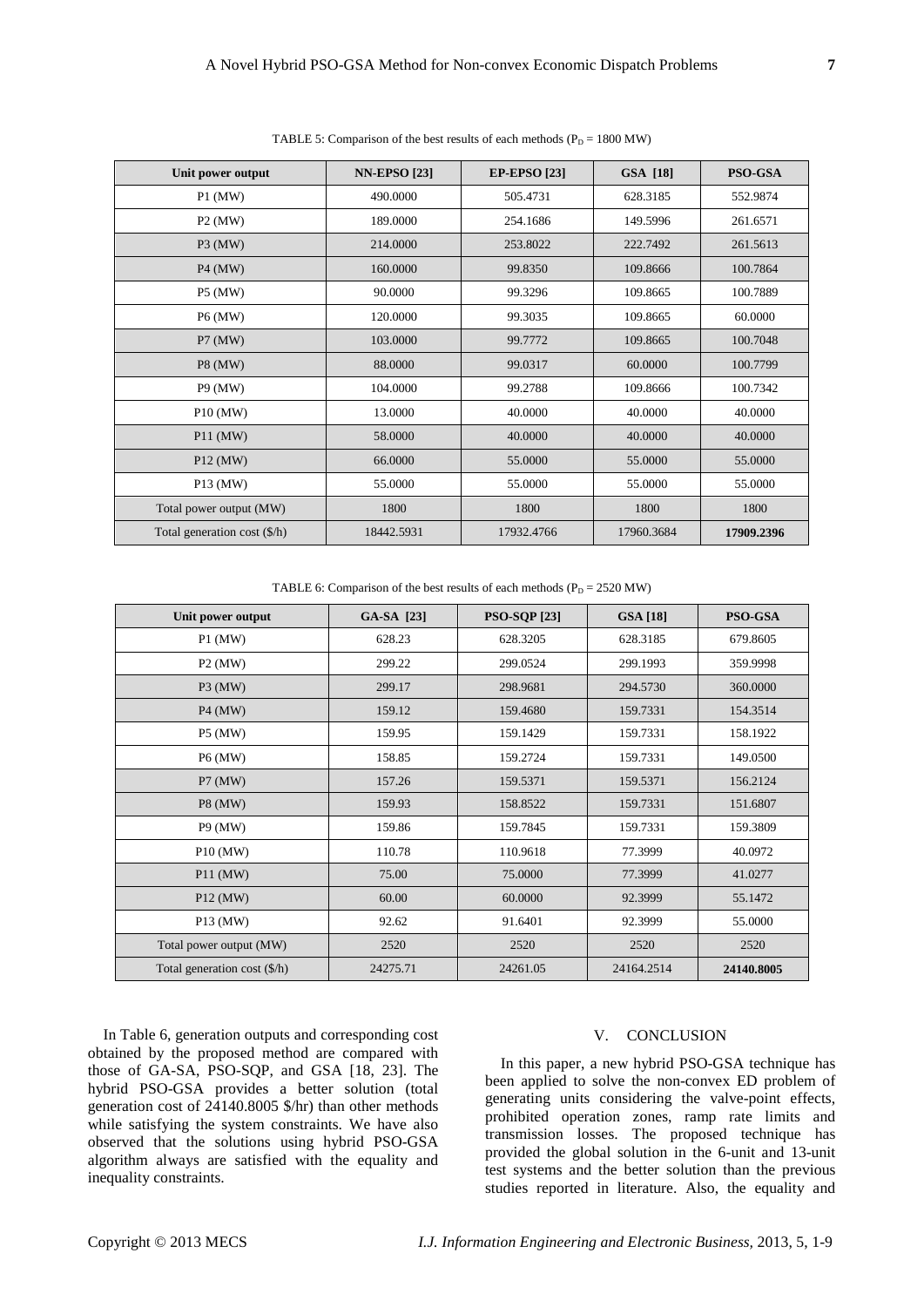inequality constraints treatment methods have always provided the solutions satisfying the constraints.

#### REFERENCES

- [1] A. J Wood and B. F. Wollenberg, "Power Generation, Operation, and Control," 2<sup>nd</sup> ed., John Wiley and Sons, New York, 1996.
- [2] Z. X. Liang and J. D. Glover, "A zoom feature for a dynamic programming solution to economic dispatch including transmission losses," IEEE Transactions on Power Systems, 7(2): 544-550, May 1992.
- [3] C. L. Chiang, "Improved genetic algorithm for power economic dispatch of units with valve-point effects and multiple fuels," IEEE Transactions on Power Systems, 20(4): 1690-1699, 2005.
- [4] W. M. Lin, F. S. Cheng and M. T. Tsay, "An improved tabu search for economic dispatch with multiple minima," IEEE Transactions on Power Systems, 17(1): 108-112, 2002.
- [5] K. P. Wong and C. C. Fung, "Simulated annealing based economic dispatch algorithm," Proc. Inst. Elect. Eng. C, 140(6): 509-515, 1993.
- [6] K. Y. Lee, A. Sode-Yome and J. H. Park, "Adaptive Hopfield neural network for economic load dispatch," IEEE Transactions on Power Systems, 13(2): 519-526, 1998.
- [7] T. Jayabarathi and G. Sadasivam, "Evolutionary programming-based economic dispatch for units with multiple fuel options," European Transactions on Electrical Power, 10(3): 167-170, 2000.<br>[8] N. Sinha, R. Chakrabarti, and P.
- Sinha, R. Chakrabarti, and P. K. Chattopadhyay, "Evolutionary programming techniques for economic load dispatch," IEEE Transactions on Evolutionary Computation, 7(1): 83-94, 2003.
- [9] H. T. Yang, P. C. Yang and C. L. Huang, "Evolutionary programming based economic dispatch for units with non-smooth fuel cost functions," IEEE Transactions on Power Systems, 11(1): 112-118, 1996.
- [10] A. Bhattacharya and P. K. Chattopadhyay, "Biogeography-based optimization for different economic load dispatch problems," IEEE Transactions on Power Systems, 25(2): 1064-1077, 2010.
- [11] J. Kennedy and R. Eberhart, "Particle swarm optimization," in Proc. IEEE Int. Conf. Neural Networks (ICNN'95), Perth, Australia, IV: 1942- 1948, 1995.
- [12] Y. Shi and R. Eberhart, "A modified particle swarm optimizer," Proceedings of IEEE<br>International Conference on Evolutionary International Conference on Computation, Anchorage, Alaska, 69-73, 1998.
- [13] Z. L. Gaing, "Particle swarm optimization to solving the economic dispatch considering the generator constraints," IEEE Transactions on Power Systems, 18(3): 1187-1195, 2003.
- [14] J. B. Park, K. S. Lee, J. R. Shin and K. Y. Lee, "A particle swarm optimization for economic dispatch<br>with nonsmooth cost functions." IEEE nonsmooth cost functions," Transactions on Power Systems, 20(1): 34-42, 2005.
- [15] Hardiansyah, Junaidi and M. S. Yohannes, "Solving economic load dispatch problem using particle swarm optimization technique," International Journal of Intelligent Systems and Applications (IJISA), 4(12): 12-18, November 2012.
- [16] Shi Yao Lim, Mohammad Montakhab and Hassan Nouri, "Economic dispatch of power system using particle swarm optimization with constriction factor," International Journal of Innovations in Energy Systems and Power, 4(2): 29-34, 2009.
- [17] N. Noman and H. Iba, "Differential evolution for economic load dispatch problems," Electric Power Systems Research, 78(8): 1322-1331, 2008.
- [18] S. Duman, U. Guvenc and N. Yorukeren, "Gravitational search algorithm for economic dispatch with valve-point effects," International Review of Electrical Engineering, 5(6): 2890-2895, 2010.
- [19] E. Rashedi, H. Nezamabadi-pour and S. Saryazdi, "GSA: A gravitational search algorithm," Information Sciences, 179: 2232–2248, 2009.
- [20] S. Mirjalili and Siti Zaiton Mohd Hashim, "A new hybrid PSOGSA algorithm for function optimization," IEEE International Conference on Computer and Information Application (ICCIA 2010), 374-377, 2010.
- [21] R. Balamurugan and S. Subramanian, "An improved dynamic programming approach to economic power dispatch with generator constraints and transmission losses," Journal of Electrical Engineering & Technology, 3(3): 320- 330, 2008.
- [22] U. Guvenc, S. Duman, B. Saracoglu and A. Ozturk, "A hybrid GA-PSO approach based on similarity for various types of economic dispatch problems," Electronics and Electrical Engineering, 108(2): 109-114, 2011.
- [23] S. Muthu Vijaya Pandian and K. Thanushkodi, "An evolutionary programming based efficient particle swarm optimization for economic dispatch problem with valve-point loading," European Journal of Scientific Research, 52(3): 385-397, 2011.

## **Authors' Profile**



**Hardiansyah** was born on February 27, 1967 in Mempawah, Indonesia. He received the B.S. degree in Electrical Engineering from the University of Tanjungpura in 1992 and the M.S. degree in Electrical Engineering from Bandung Institute of